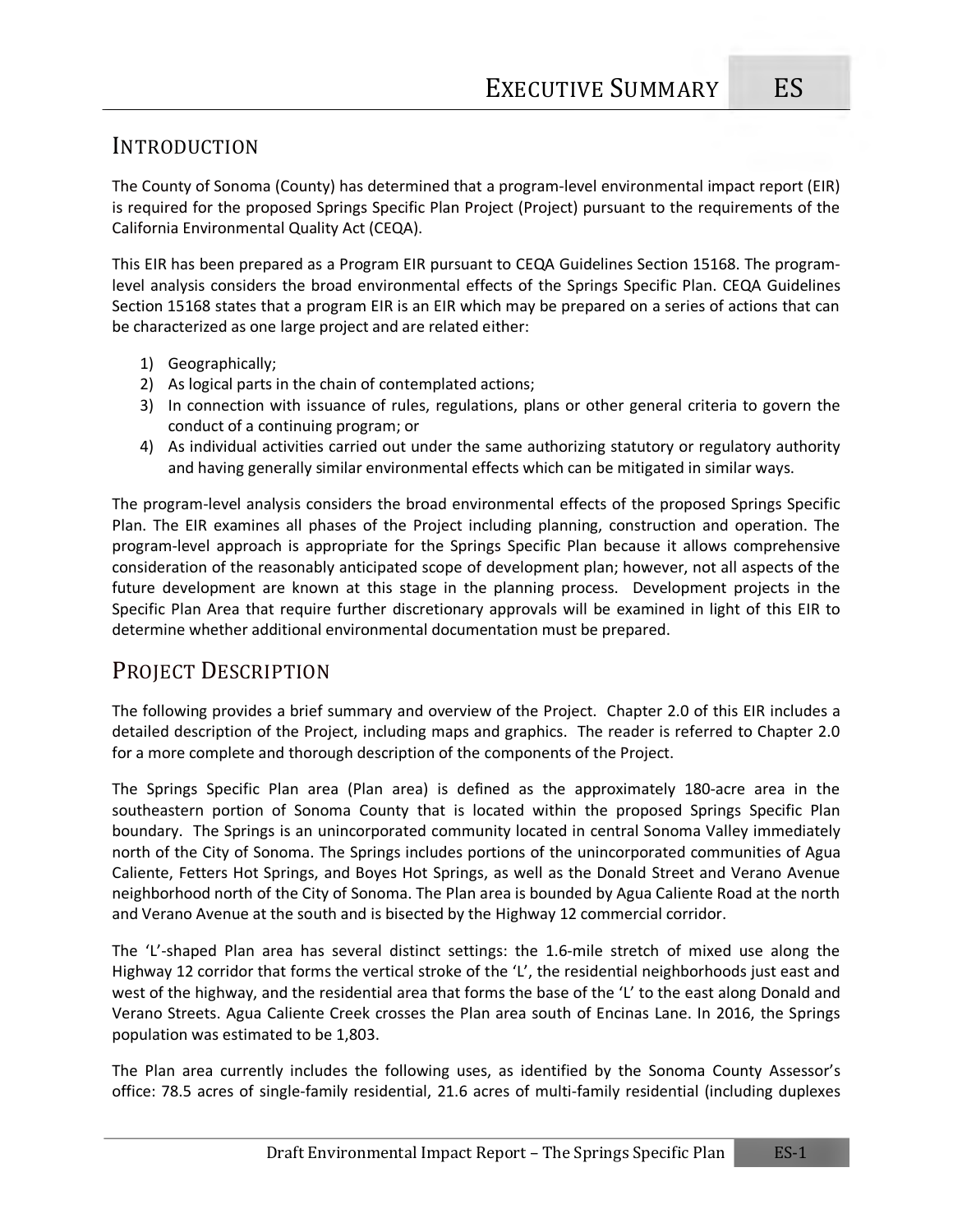through fourplexes), 15.74 acres of commercial, 2.77 acres of office, 1.47 acres of industrial, 3.35 acres of mixed use, and 3.59 acres of public uses and 15.6 acres of vacant land.

The overall purpose of the Project is to identify the community's vision for the future growth, development, and community resources within the Specific Plan area in a manner consistent with the quality of life desired by residents and businesses. The proposed Springs Specific Plan contains detailed development standards, design guidelines, distribution of uses, infrastructure requirements, and goals and policies for the development of a specific geographic area.

These zoning designations, development standards, and regulations are critical components of a specific plan, since it is through these standards that the goals and policies of the General Plan are implemented.

The Specific Plan is similar in nature to the countywide zoning ordinance because it deals with implementation through the use of development regulations. Unlike the zoning ordinance however, the specific plans is targeted to a specific planning area. This allows for greater flexibility and provides an opportunity to focus regulations and standards on the goals of this specific geographic area. This is the primary purpose of a specific plan, which provides a mechanism to target implementation measures toward a specific planning area. In addition, detailed, project-level environmental review can provide streamlining benefits for future development within the respective specific plan area.

Under the Specific Plan, full buildout of the Plan area could accommodate up to 685 dwelling units and up to 356,903 square feet, including 120 hotel rooms, of non-residential uses.

The Specific Plan includes six chapters:

- **Introduction**. This chapter provides an overview of the Plan, describes the community outreach and engagement process used to develop the Plan, and identifies the guiding principles that informed preparation of the Plan.
- **Land Use**. The Land Use chapter establishes the General Plan and zoning designations for the Plan area, describes key land use concepts, identifies the Plan's development capacity, and provides the goals and policies to guide future land use.
- **Circulation**. The Circulation chapter provides goals and policies to guide future decisions related to pedestrian, bicycle, vehicle, and transit circulation in the Plan area. This chapter also provides road standards to be used for future development and roadway improvement projects.
- **Design Guidelines**. The Design Guidelines chapter is intended to facilitate well-designed projects that reflect the community's rich history and harmonize with the notable architectural styles found in the Springs. The Design Guidelines provide specific requirements for site design, architectural style, orientation, scale/massing, color, signs, lighting, landscaping, streetscapes, gateways, and development of the Plaza.
- **Infrastructure**. The Infrastructure chapter addresses community services and infrastructure, including water, sewer, storm drainage, dry utilities, and emergency services, needed to support development of the Plan area.
- **Implementation & Financing Plan**. The Implementation & Financing Plan chapter identifies the County department responsible for Plan implementation, provides an action plan identifying specific actions to be taken by the County to implement the Plan, identifies funding sources for Plan implementation, and identifies incentives to encourage development under the Plan.

Refer to Chapter 2.0, Project Description, for a more complete description of the details of the proposed project.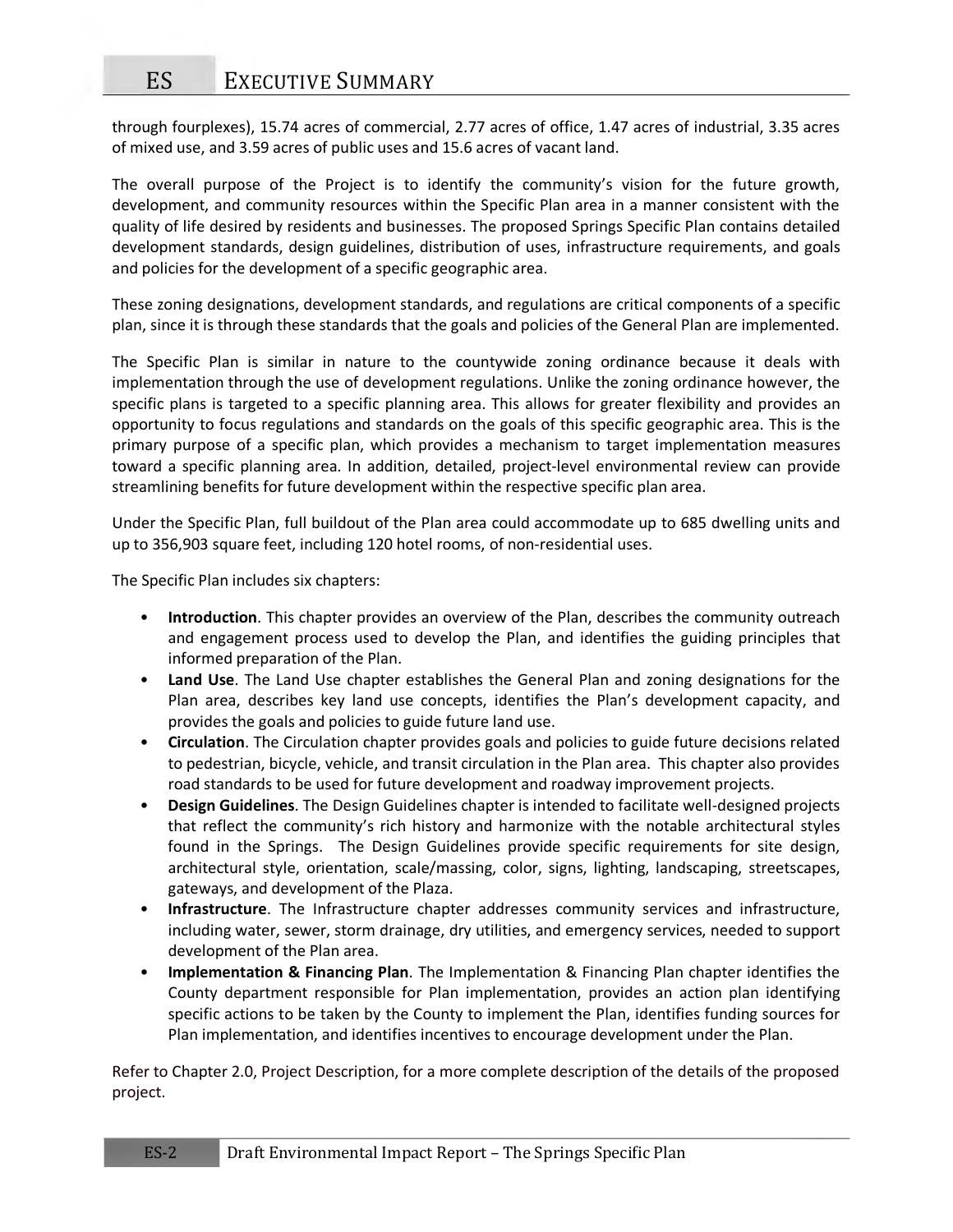## AREAS OF CONTROVERSY AND ISSUES TO BE RESOLVED

This Draft EIR addresses environmental impacts associated with the proposed Springs Specific Plan Project that are known to the County of Sonoma, were raised during the Notice of Preparation (NOP) process, or raised during preparation of the Draft EIR. This Draft EIR discusses potentially significant impacts associated with aesthetics, air quality, biological resources, cultural and tribal resources, geology and soils, greenhouse gases, climate change, and energy, hazards and hazardous materials, hydrology and water quality, land use, noise, population and housing, public services and recreation, transportation/circulation, wildfire, and utilities.

The County received six written comments on the NOP for the proposed Springs Specific Plan Project Draft EIR. A brief summary of each comment letter is provided in the list below. A copy of each letter is provided in Appendix A of this Draft EIR. A public scoping meeting was held on July 10, 2018 to present the project description to the public and interested agencies, and to receive comments from the public and interested agencies regarding the scope of the environmental analysis to be included in the Draft EIR. Oral comments received at the NOP scoping meeting are also included in Appendix A.

Aspects of the proposed Specific Plan that could be of public concern include the following:

- Vehicle trips, travel demand, and multi-modal planning;
- Parking and traffic analysis;
- Cultural resources and historic preservation;
- Biological resources and impacts to Agua Caliente Creek;
- Parks, open space, and community health;
- Zoning decisions and land use assumptions for various parcels in the Plan area.

## ALTERNATIVES TO THE PROPOSED PROJECT

Section 15126.6 of the CEQA Guidelines requires an EIR to describe a reasonable range of alternatives to the project or to the location of the project which would reduce or avoid significant impacts, and which could feasibly attain most of the basic objectives of the Project. The alternatives analyzed in this EIR include the following three alternatives in addition to the Project:

- Alternative 1 No Project
- Alternative 2 Reduced Growth
- Alternative 3—Low Growth

Alternatives are described in detail in Chapter 5.0, Alternatives to the Project. A comparative analysis of the Project and each of the Project alternatives is provided in Table ES-1. As shown in the table, Alternative 3 (i.e., the Low Growth Alternative) is the environmentally superior alternative. Alternative 1 would reduce 11 impacts and would worsen seven impacts. Alternative 2 would reduce 11 impacts and would not significantly worsen any impacts. Alternative 3 would reduce 12 impacts and would worsen one impact.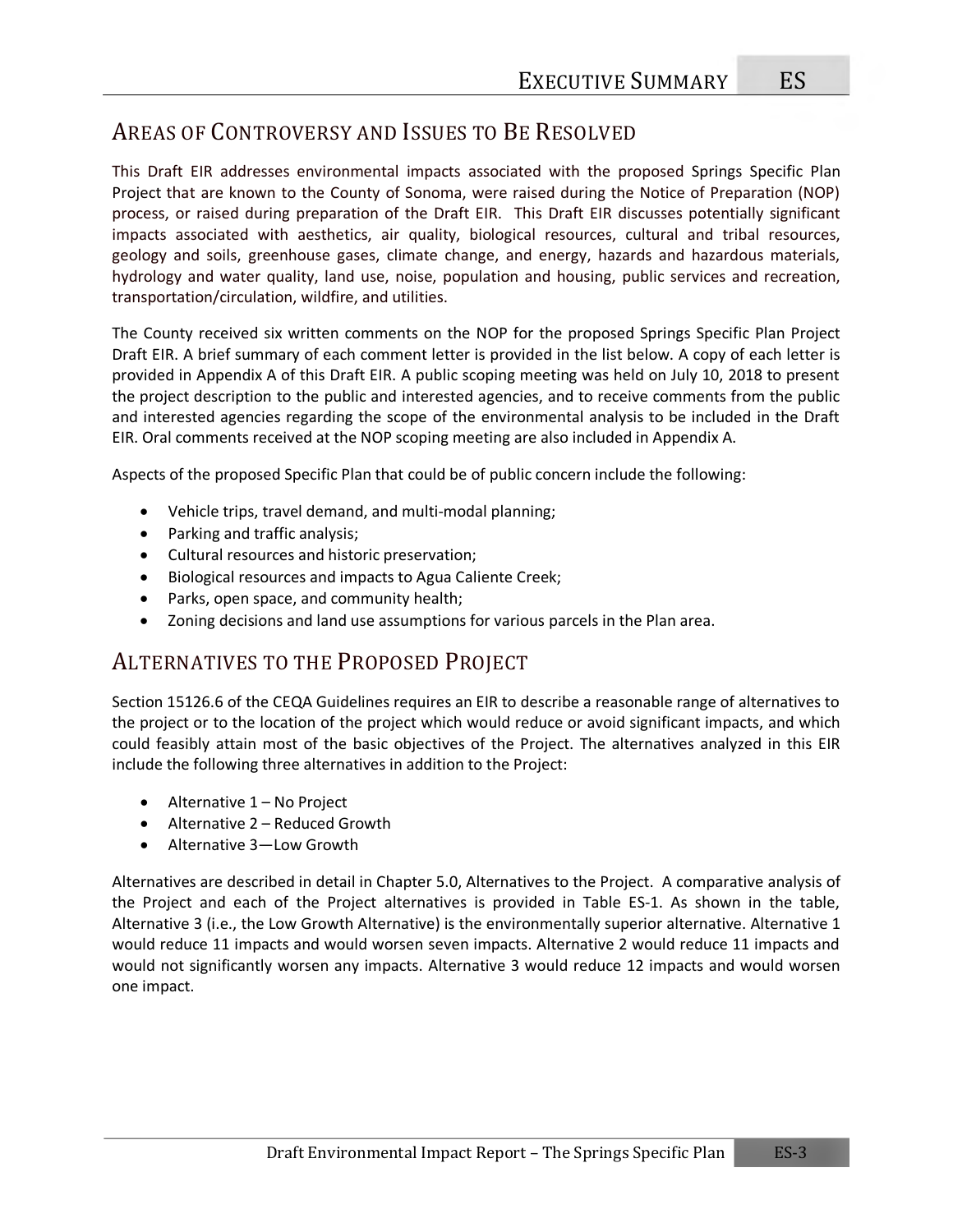| TABLE ES-1: COMPARISON OF ALTERNATIVE PROJECT IMPACTS TO THE PROPOSED SPECIFIC PLAN |  |  |  |  |  |  |  |  |  |  |  |
|-------------------------------------------------------------------------------------|--|--|--|--|--|--|--|--|--|--|--|
|                                                                                     |  |  |  |  |  |  |  |  |  |  |  |

| <b>ENVIRONMENTAL ISSUE / IMPACT</b>                               | <b>ALTERNATIVE 1</b> | <b>ALTERNATIVE 2</b> | <b>ALTERNATIVE 3</b> |
|-------------------------------------------------------------------|----------------------|----------------------|----------------------|
| <b>AESTHETICS AND VISUAL RESOURCES</b>                            |                      |                      |                      |
| Impact 3.1-1 (Scenic Vista and Visual Character)                  | Less                 | <b>Slightly Less</b> | <b>Slightly Less</b> |
|                                                                   |                      |                      |                      |
| Impact 3.1-2 (Scenic Resources)                                   | Equal                | Equal                | Equal                |
| Impact 3.1-3 (Light and Glare)                                    | Equal                | Equal                | Equal                |
| <b>AIR QUALITY</b>                                                |                      |                      |                      |
| Impact 3.2-1 (Air Quality Plan and Criteria Pollutants)           | Equal                | Equal                | Equal                |
| Impact 3.2-2 (TACs)                                               | Less                 | Equal                | Equal                |
| Impact 3.2-3 (Odors)                                              | Equal                | Equal                | Equal                |
| <b>BIOLOGICAL RESOURCES</b>                                       |                      |                      |                      |
| Impact 3.3-1 (Species)                                            | Worse                | Equal                | Equal                |
| Impact 3.3-2 (Wetlands)                                           | Equal                | Equal                | Equal                |
| Impact 3.3-3 (Riparian Habitat and Sensitive Natural              | Equal                | Equal                | Equal                |
| Communities)                                                      |                      |                      |                      |
| Impact 3.3-4 (Wildlife Movement)                                  | Equal                | Equal                | Equal                |
| Impact 3.3-5 (Policies and Ordinances)                            | Equal                | Equal                | Equal                |
| Impact 3.3-6 (Habitat Conservation Plan and Natural               | Equal                | Equal                | Equal                |
| <b>Community Conservation Plan)</b>                               |                      |                      |                      |
| CULTURAL AND TRIBAL RESOURCES                                     |                      |                      |                      |
| Impact 3.4-1 (Historical Resources)                               | Worse                | Equal                | Equal                |
| Impact 3.4-2 (Archaeological Resources)                           | Equal                | Equal                | Equal                |
| Impact 3.4-3 (Human Remains)                                      | Equal                | Equal                | Equal                |
| <b>GEOLOGY AND SOILS</b>                                          |                      |                      |                      |
| Impact 3.5-1 (Faults)                                             | Equal                | Equal                | Equal                |
| Impact 3.5-2 (Erosion and Loss of Topsoil)                        | Equal                | Equal                | Equal                |
| Impact 3.5-3 (Unstable Soils)                                     | Equal                | Equal                | Equal                |
| Impact 3.5-4 (Expansive Soils)                                    | Equal                | Equal                | Equal                |
| Impact 3.5-5 (Septic Tanks)                                       | Equal                | Equal                | Equal                |
| Impact 3.5-6 (Paleontological Resources)                          | Worse                | Equal                | Equal                |
| <b>GREENHOUSE GASES AND ENERGY</b>                                |                      |                      |                      |
| Impact 3.6-1 (GHG Policies)                                       | Worse                | Equal                | Less                 |
| Impact 3.6-2 (GHG Generation)                                     | Worse                | Equal                | Less                 |
| Impact 3.6-3 (Energy)                                             | Less                 | Less                 | Less                 |
| HAZARDS AND HAZARDOUS MATERIALS                                   |                      |                      |                      |
| Impact 3.7-1 (Hazardous Materials)                                | Equal                | Equal                | Equal                |
| Impact 3.7-2 (Government Code Section 65962.5)                    | Equal                | Equal                | Equal                |
| Impact 3.7-3 (Schools)                                            | Equal                | Equal                | Equal                |
| Impact 3.7-4 (Emergency Response and Evacuation)                  | Equal                | Equal                | Equal                |
| Impact 3.7-5 (Wildland Fires)                                     | Equal                | Equal                | Equal                |
| Impact 3.7-6 (Airports and Airstrips)                             | Equal                | Equal                | Equal                |
| HYDROLOGY AND WATER QUALITY                                       |                      |                      |                      |
| Impact 3.8-1 (Water Quality Standards)                            | Equal                | Equal                | Equal                |
| Impact 3.8-2 (Groundwater Supplies and Recharge)                  | Equal                | Equal                | Equal                |
| Impact 3.8-3 (Drainage and Runoff)                                | Equal                | Equal                | Equal                |
| Impact 3.8-4 (Flood Hazards)                                      | Equal                | Equal                | Equal                |
| Impact 3.8-5 (Water Quality Control Plan and Sustainable          | Equal                | Equal                | Equal                |
| Groundwater Management Plan)                                      |                      |                      |                      |
| <b>LAND USE</b>                                                   |                      |                      |                      |
| Impact 3.9-1 (Established Community)                              | Equal                | Equal                | Equal                |
| Impact 3.9-2 (Land Use Plan, Policy, and Regulation)              | Equal                | Equal                | Equal                |
|                                                                   | Equal                | Equal                | Equal                |
| Impact 3.9-3 (Habitat Conservation Plan and Natural               |                      |                      |                      |
| <b>Community Conservation Plan)</b>                               |                      |                      |                      |
| <b>NOISE</b>                                                      |                      |                      |                      |
| Impact 3.10-1 (Ambient Noise)                                     | Less                 | <b>Slightly Less</b> | Less                 |
| Impact 3.10-2 (Groundborne Vibration and Noise)                   | Equal                | Equal                | Equal                |
| POPULATION AND HOUSING                                            |                      |                      |                      |
| Impact 3.11-1 (Population Growth)<br>Impact 3.11-2 (Displacement) | Less<br>Equal        | Less<br>Equal        | Less<br>Equal        |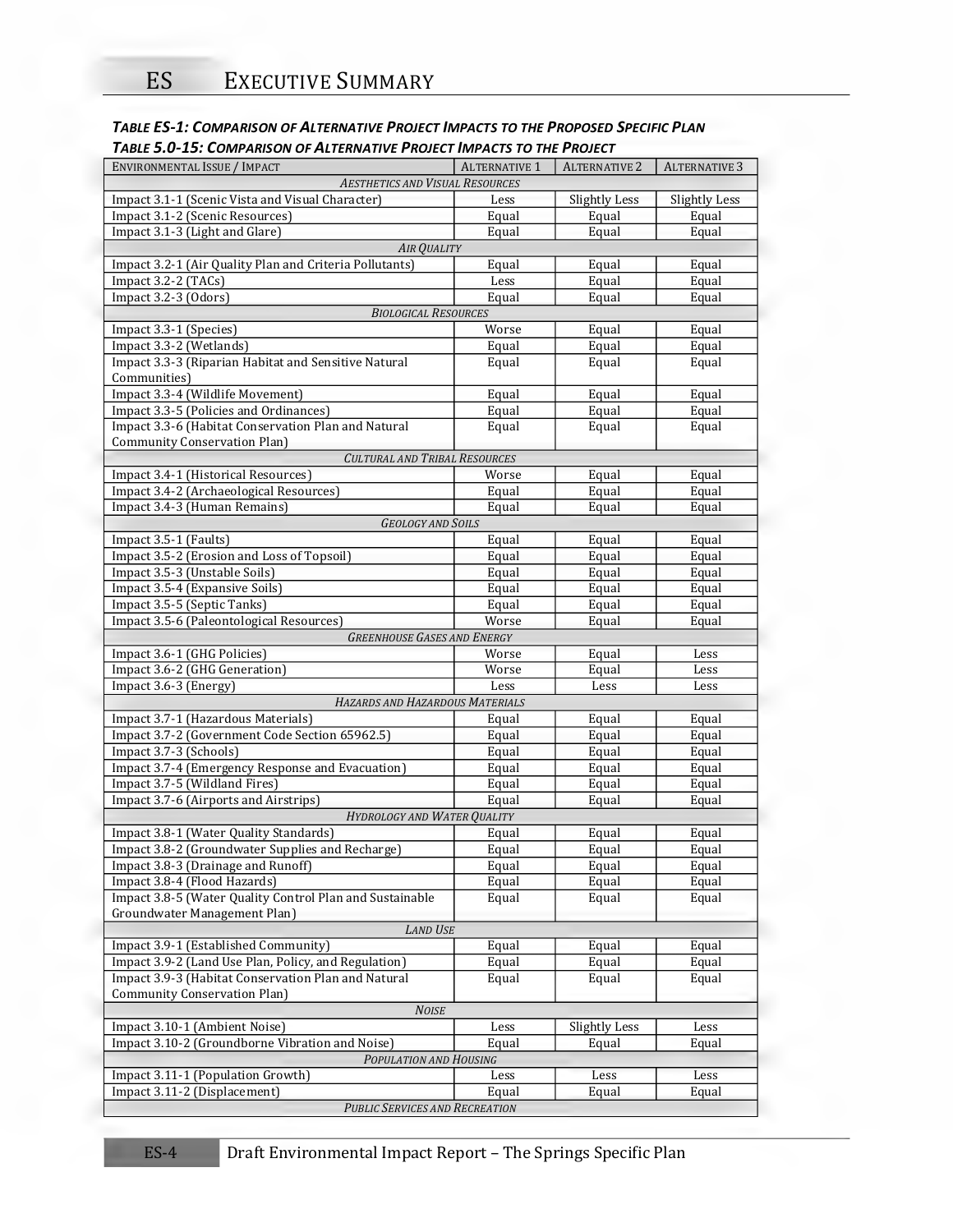| <b>ALTERNATIVE 1</b> | <b>ALTERNATIVE 2</b>                                                                                             | <b>ALTERNATIVE 3</b> |
|----------------------|------------------------------------------------------------------------------------------------------------------|----------------------|
| Less                 | Slightly Less                                                                                                    | Slightly Less        |
|                      |                                                                                                                  |                      |
| Less                 | Slightly Less                                                                                                    | Slightly Less        |
| Less                 | Slightly Less                                                                                                    | Slightly Less        |
|                      |                                                                                                                  |                      |
| Worse                | Slightly Less                                                                                                    | Worse                |
| Equal                | Equal                                                                                                            | Equal                |
| Equal                | Equal                                                                                                            | Equal                |
| Equal                | Equal                                                                                                            | Equal                |
|                      |                                                                                                                  |                      |
| Less                 | Slightly Less                                                                                                    | <b>Slightly Less</b> |
| Less                 | Slightly Less                                                                                                    | Slightly Less        |
| Less                 | Slightly Less                                                                                                    | Slightly Less        |
|                      |                                                                                                                  |                      |
| Worse                | Equal                                                                                                            | Equal                |
|                      |                                                                                                                  |                      |
| Equal                | Equal                                                                                                            | Equal                |
| Worse                | Equal                                                                                                            | Equal                |
|                      | <b>TRANSPORTATION AND CIRCULATION</b><br><b>UTILITIES</b><br><b>TRIBAL CULTURAL RESOURCES</b><br><b>WILDFIRE</b> |                      |

## SUMMARY OF IMPACTS AND MITIGATION MEASURES

The environmental impacts of the Project, the impact level of significance prior to mitigation, the proposed mitigation measures and/or adopted policies and standard measures that are already in place to mitigate an impact, and the impact level of significance after mitigation are summarized in Table ES-2.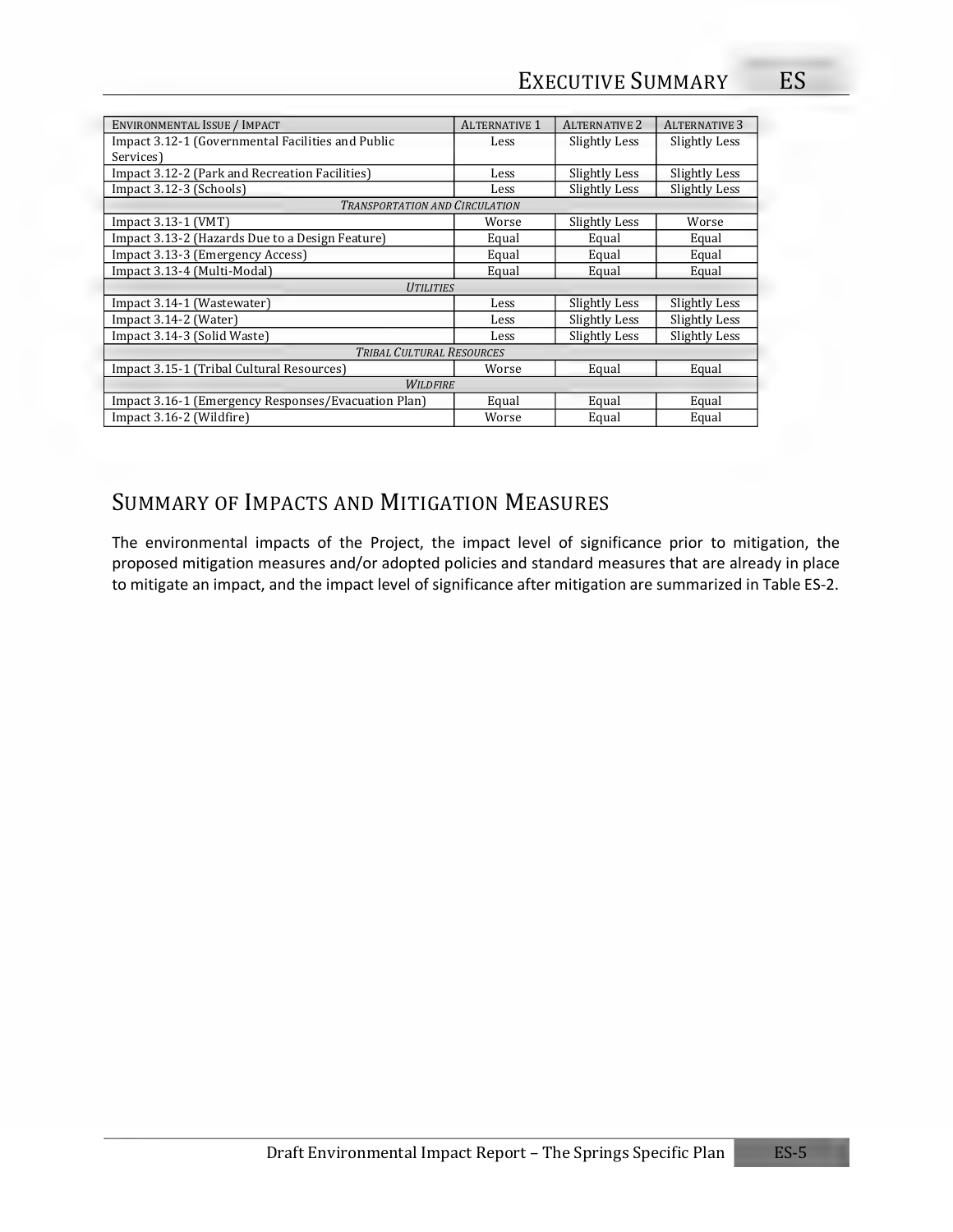| ENVIRONMENTAL IMPACT                                                                                                                                                                                                        | LEVEL OF<br><b>SIGNIFICANCE</b><br><b>WITHOUT</b><br><b>MITIGATION</b> | <b>MITIGATION MEASURE</b>                                                                                                                         | <b>RESULTING</b><br>LEVEL OF<br><b>SIGNIFICANCE</b> |
|-----------------------------------------------------------------------------------------------------------------------------------------------------------------------------------------------------------------------------|------------------------------------------------------------------------|---------------------------------------------------------------------------------------------------------------------------------------------------|-----------------------------------------------------|
| AESTHETICS AND VISUAL RESOURCES                                                                                                                                                                                             |                                                                        |                                                                                                                                                   |                                                     |
| Impact 3.1-1: Project implementation could<br>result in a substantial adverse effect on a<br>scenic vista, or could substantially degrade the<br>existing visual character of the site and its<br>surroundings              | $\boldsymbol{\mathsf{S}}$                                              | Impact reduced to extent feasible by Specific Plan components as discussed in Chapter<br>3.6 under Impact 3.6-2; no further mitigation available. | SU                                                  |
| Impact 3.1-2: Project implementation could<br>result in substantial damage to scenic<br>resources, including, but not limited to, trees,<br>rock outcroppings, and historic buildings,<br>within a state scenic highway     | LS                                                                     | None required                                                                                                                                     |                                                     |
| Impact 3.1-3: Project implementation could<br>result in the creation of new sources of<br>nighttime lighting and daytime glare which<br>could adversely affect day or nighttime views<br>in the area                        | LS                                                                     | None required                                                                                                                                     |                                                     |
| <b>AIR QUALITY</b>                                                                                                                                                                                                          |                                                                        |                                                                                                                                                   |                                                     |
| Impact 3.2-1: Implementation of the Project<br>would not conflict with or obstruct<br>implementation of the applicable air quality<br>plan, or result in a cumulatively considerable<br>net increase of criteria pollutants | LS                                                                     | None required.                                                                                                                                    |                                                     |
| Impact 3.2-2: Implementation of the Project<br>would not cause health risks associated with<br>toxic air contaminants                                                                                                       | LS                                                                     | None required.                                                                                                                                    |                                                     |

#### *TABLE ES-2: SPECIFIC PLAN IMPACTS AND PROPOSED MITIGATION MEASURES*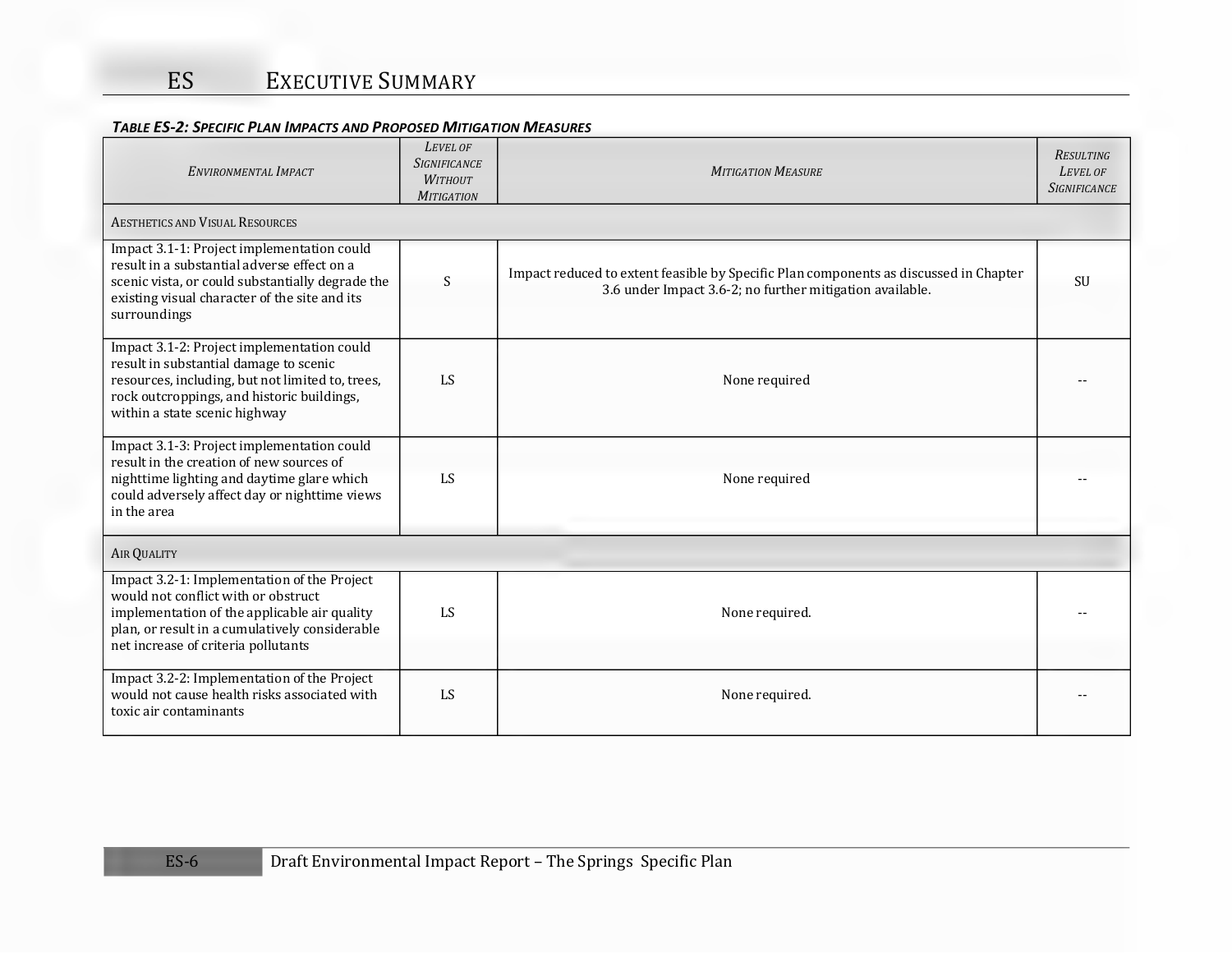| ENVIRONMENTAL IMPACT                                                                                                                                                                                                                                                                                                                                                                  | LEVEL OF<br><b>SIGNIFICANCE</b><br><b>WITHOUT</b><br><b>MITIGATION</b> | <b>MITIGATION MEASURE</b>                 |                                  | <b>RESULTING</b><br>LEVEL OF<br><b>SIGNIFICANCE</b> |
|---------------------------------------------------------------------------------------------------------------------------------------------------------------------------------------------------------------------------------------------------------------------------------------------------------------------------------------------------------------------------------------|------------------------------------------------------------------------|-------------------------------------------|----------------------------------|-----------------------------------------------------|
| Impact 3.2-3: Implementation of the Project<br>would not create objectionable odors or other<br>emissions that would adversely impact a<br>substantial number of people                                                                                                                                                                                                               | LS                                                                     | None required.                            |                                  |                                                     |
| <b>BIOLOGICAL RESOURCES</b>                                                                                                                                                                                                                                                                                                                                                           |                                                                        |                                           |                                  |                                                     |
| Impact 3.3-1: Implementation of the Project<br>could have a substantial adverse effect, either<br>directly or through habitat modifications, on a<br>species identified as a candidate, sensitive, or<br>special-status species in local or regional<br>plans, policies, or regulations, or by the<br>California Department of Fish and Wildlife or<br>U.S. Fish and Wildlife Service | LS                                                                     | None required.                            |                                  |                                                     |
| Impact 3.3-2: Implementation of the Project<br>could result in a substantial adverse effect on<br>federally protected wetlands as defined by<br>Section 404 of the Clean Water Act (including,<br>but not limited to, marsh, vernal pool, coastal,<br>etc.) through direct removal, filling,<br>hydrological interruption, or other means                                             | LS                                                                     | None required.                            |                                  |                                                     |
| Impact 3.3-3: Implementation of the Project<br>may result in a substantial adverse effect on<br>any riparian habitat or other sensitive natural<br>community identified in local or regional<br>plans, policies, regulations, or by the California<br>Department of Fish and Wildlife or U.S. Fish<br>and Wildlife Service                                                            | LS                                                                     | None required.                            |                                  |                                                     |
| Impact 3.3-4: Implementation of the Project<br>may result in interference with the movement<br>of any native resident or migratory fish or<br>wildlife species or with established native                                                                                                                                                                                             | LS                                                                     | None required.                            |                                  |                                                     |
| CC - cumulatively considerable                                                                                                                                                                                                                                                                                                                                                        |                                                                        | LCC - less than cumulatively considerable | LS - less than significant       |                                                     |
| PS - potentially significant                                                                                                                                                                                                                                                                                                                                                          |                                                                        | $B$ – beneficial impact                   | SU – significant and unavoidable |                                                     |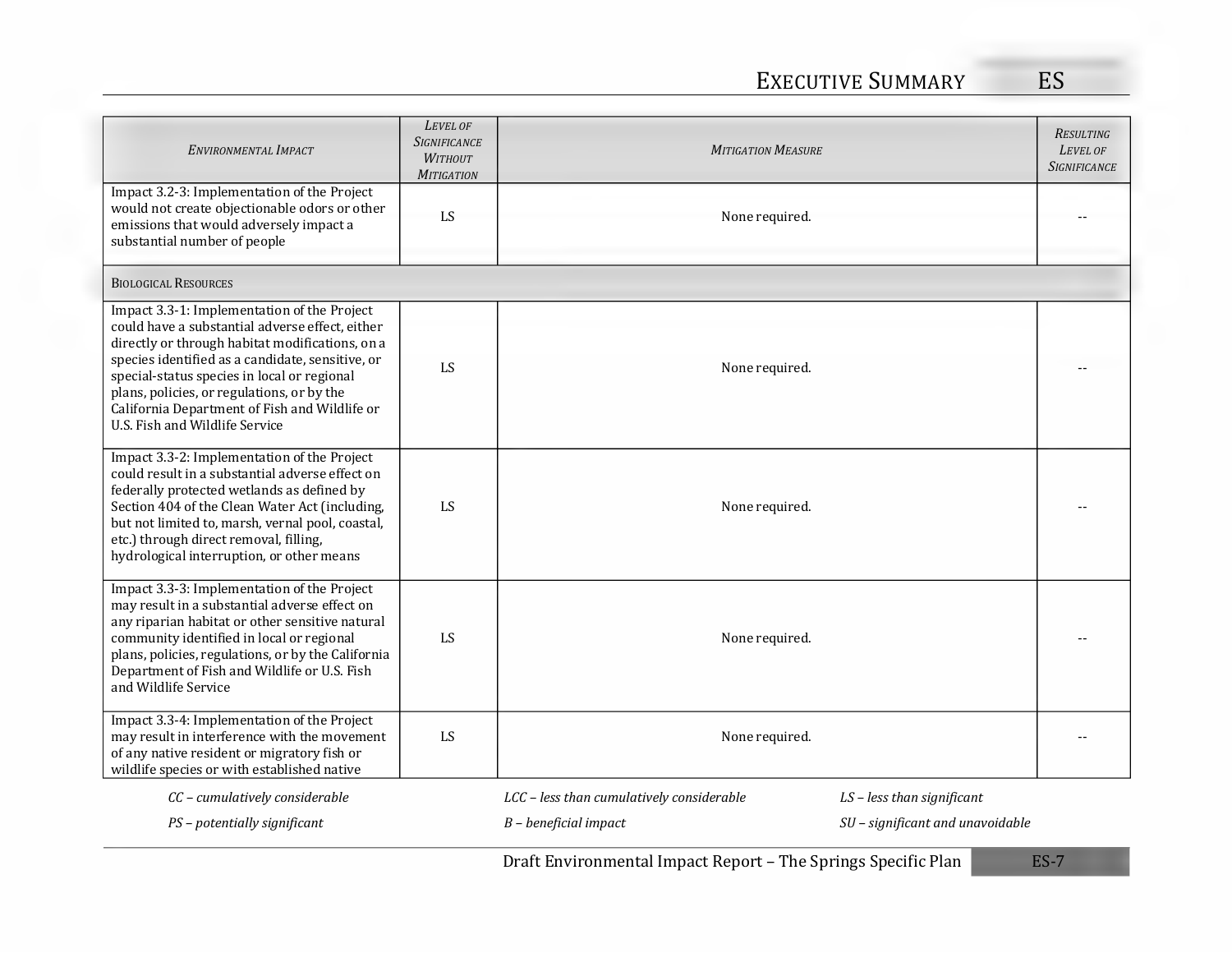| ENVIRONMENTAL IMPACT                                                                                                                                                                                                                                                                                                      | LEVEL OF<br><b>SIGNIFICANCE</b><br><b>WITHOUT</b><br><b>MITIGATION</b> | <b>MITIGATION MEASURE</b> | <b>RESULTING</b><br>LEVEL OF<br><b>SIGNIFICANCE</b> |
|---------------------------------------------------------------------------------------------------------------------------------------------------------------------------------------------------------------------------------------------------------------------------------------------------------------------------|------------------------------------------------------------------------|---------------------------|-----------------------------------------------------|
| resident or migratory wildlife corridors, or<br>impede the use of native wildlife nursery sites                                                                                                                                                                                                                           |                                                                        |                           |                                                     |
| Impact 3.3-5: Implementation of the Project<br>may result in conflicts with local policies or<br>ordinances protecting biological resources,<br>such as a tree preservation policy or<br>ordinance                                                                                                                        | LS                                                                     | None required.            |                                                     |
| Impact 3.3-6: Implementation of the Project<br>may result in conflicts with an adopted Habitat<br>Conservation Plan, Natural Community<br>Conservation Plan, or other approved local,<br>regional, or state habitat conservation plan                                                                                     | LS                                                                     | None required.            |                                                     |
| <b>CULTURAL AND TRIBAL RESOURCES</b>                                                                                                                                                                                                                                                                                      |                                                                        |                           |                                                     |
| Impact 3.4-1: Implementation of the Project<br>has the potential to cause a substantial<br>adverse change to a significant archaeological<br>or historical resource, as defined in CEQA<br>Guidelines Section 15064.5, or a significant<br>tribal cultural resource, as defined in Public<br>Resources Code Section 21074 | LS                                                                     | None required.            |                                                     |
| Impact 3.4-2: Implementation of the Project<br>has the potential to directly or indirectly<br>destroy a unique paleontological resource                                                                                                                                                                                   | LS                                                                     | None required.            | $-$                                                 |
| Impact 3.4-3: Implementation of the Project<br>has the potential to disturb human remains,<br>including those interred outside of dedicated<br>cemeteries                                                                                                                                                                 | LS                                                                     | None required.            | $\overline{\phantom{a}}$                            |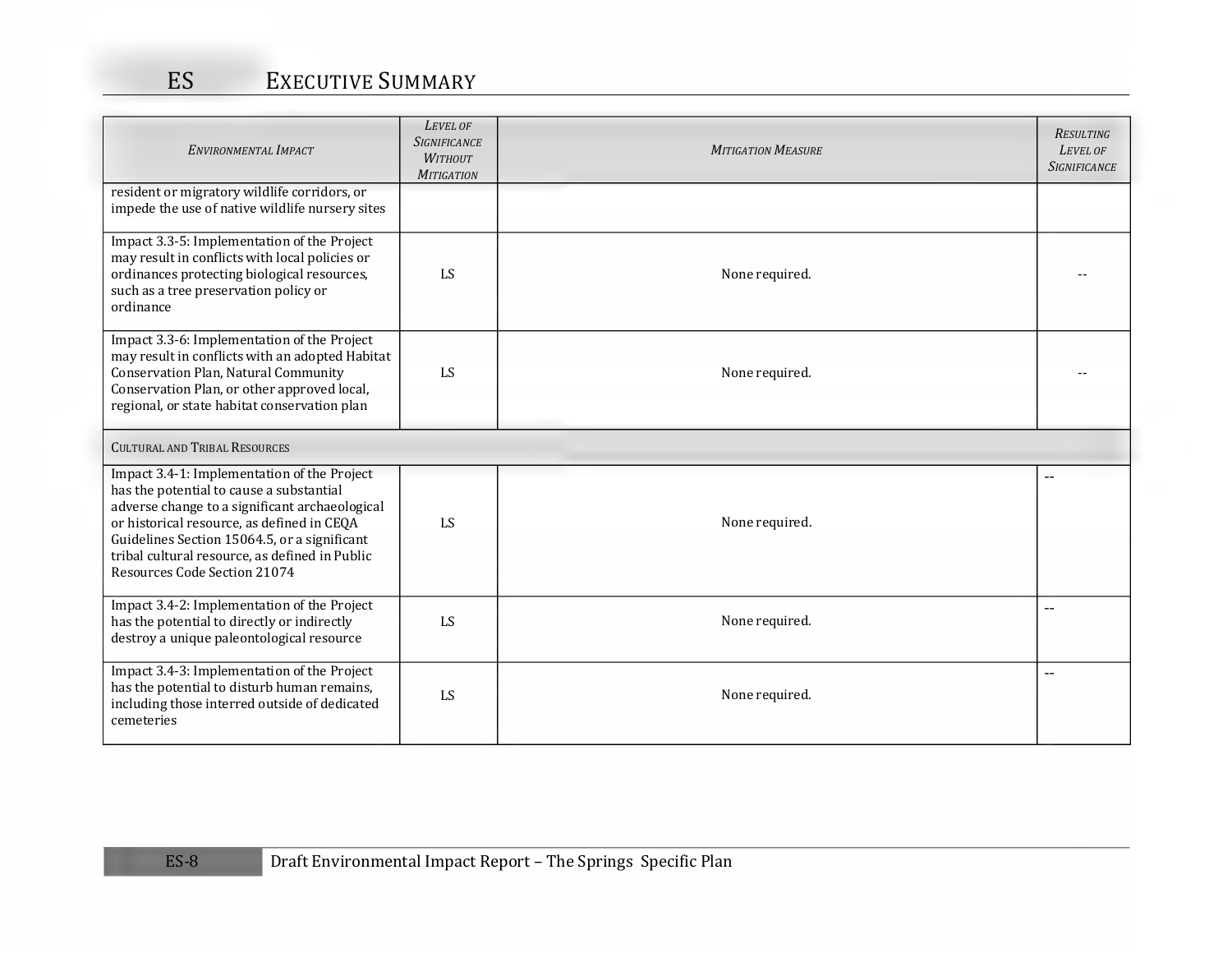## EXECUTIVE SUMMARY ES

| ENVIRONMENTAL IMPACT                                                                                                                                                                                                                                                                                                                                  | LEVEL OF<br><b>SIGNIFICANCE</b><br><b>WITHOUT</b><br><b>MITIGATION</b> | <b>MITIGATION MEASURE</b> | <b>RESULTING</b><br>LEVEL OF<br><b>SIGNIFICANCE</b> |
|-------------------------------------------------------------------------------------------------------------------------------------------------------------------------------------------------------------------------------------------------------------------------------------------------------------------------------------------------------|------------------------------------------------------------------------|---------------------------|-----------------------------------------------------|
| <b>GEOLOGY AND SOILS</b>                                                                                                                                                                                                                                                                                                                              |                                                                        |                           |                                                     |
| Impact 3.5-1: Project implementation has the<br>potential to expose people or structures to<br>potential substantial adverse effects, including<br>the risk of loss, injury, or death involving<br>rupture of a known earthquake fault, strong<br>seismic ground shaking, seismic-related<br>ground failure, including liquefaction, or<br>landslides | LS                                                                     | None required.            |                                                     |
| Impact 3.5-2: Project implementation has the<br>potential to result in substantial soil erosion<br>or the loss of topsoil                                                                                                                                                                                                                             | LS                                                                     | None required.            |                                                     |
| Impact 3.5-3: Project implementation has the<br>potential to result in development located on a<br>geologic unit or soil that is unstable, or that<br>would become unstable as a result of the<br>Project, and potentially result in on- or off-site,<br>lateral spreading, subsidence, liquefaction or<br>collapse                                   | LS                                                                     | None required.            |                                                     |
| Impact 3.5-4: Project implementation has the<br>potential to result in development on<br>expansive soil, as defined in Table 18-1-B of<br>the Uniform Building Code (1994), creating<br>substantial risks to life or property                                                                                                                         | LS                                                                     | None required.            |                                                     |
| Impact 3.5-5: Project implementation has the<br>potential to result in development on soils<br>incapable of adequately supporting the use of<br>septic tanks or alternative waste water<br>disposal systems                                                                                                                                           | LS                                                                     | None required.            |                                                     |

*CC – cumulatively considerable LCC – less than cumulatively considerable LS – less than significant* 

*PS – potentially significant B – beneficial impact SU – significant and unavoidable*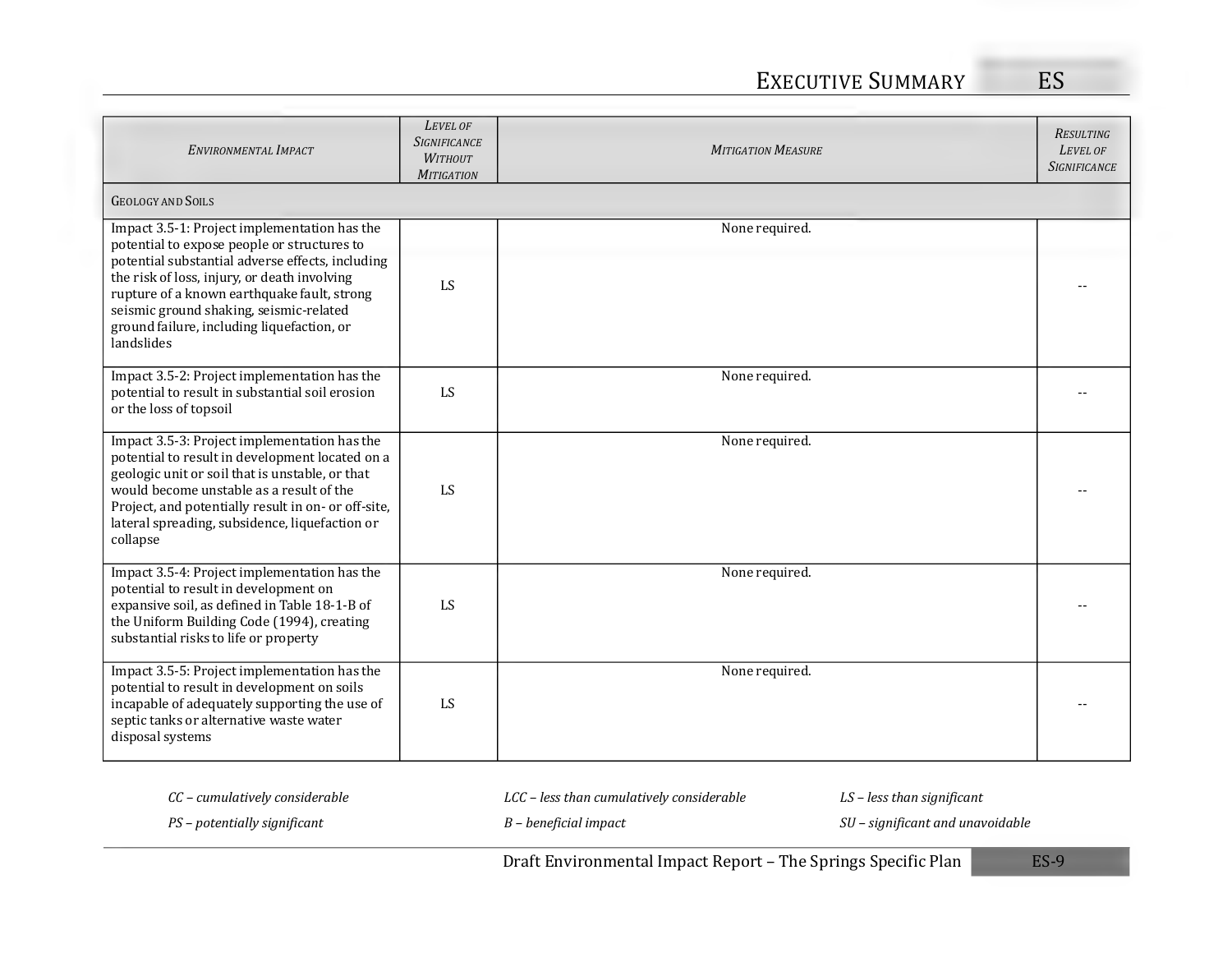| ENVIRONMENTAL IMPACT                                                                                                                                                                                                                                                                                                                                         | LEVEL OF<br><b>SIGNIFICANCE</b><br><b>WITHOUT</b><br><b>MITIGATION</b> | <b>MITIGATION MEASURE</b>                                                                                                                         | <b>RESULTING</b><br>LEVEL OF<br><b>SIGNIFICANCE</b> |
|--------------------------------------------------------------------------------------------------------------------------------------------------------------------------------------------------------------------------------------------------------------------------------------------------------------------------------------------------------------|------------------------------------------------------------------------|---------------------------------------------------------------------------------------------------------------------------------------------------|-----------------------------------------------------|
| <b>GREENHOUSE GASES AND ENERGY</b>                                                                                                                                                                                                                                                                                                                           |                                                                        |                                                                                                                                                   |                                                     |
| Impact 3.6-1: Implementation of the Project<br>would not conflict with an applicable plan,<br>policy, or regulation adopted for the purpose<br>of reducing the emissions of greenhouse gases                                                                                                                                                                 | $\mathsf S$                                                            | Impact reduced to extent feasible by Specific Plan components as discussed in Chapter<br>3.6 under Impact 3.6-1; no further mitigation available. | SU                                                  |
| Impact 3.6-2: Implementation of the Project<br>would not generate greenhouse gas emissions,<br>either directly or indirectly, that may have a<br>significant impact on the environment                                                                                                                                                                       | $\mathsf S$                                                            | Impact reduced to extent feasible by Specific Plan components as discussed in Chapter<br>3.6 under Impact 3.6-2; no further mitigation available. | SU                                                  |
| Impact 3.6-3: Project implementation would<br>not result in the inefficient, wasteful, or<br>unnecessary use of energy resources                                                                                                                                                                                                                             | LS                                                                     | None required.                                                                                                                                    |                                                     |
| HAZARDS AND HAZARDOUS MATERIALS                                                                                                                                                                                                                                                                                                                              |                                                                        |                                                                                                                                                   |                                                     |
| Impact 3.7-1: Implementation of the Project<br>has the potential to create a significant hazard<br>to the public or the environment through the<br>routine transport, use, or disposal of<br>hazardous materials, or through reasonably<br>foreseeable upset and accident conditions<br>involving the release of hazardous materials<br>into the environment | LS                                                                     | None required.                                                                                                                                    |                                                     |
| Impact 3.7-2: Implementation of the Project<br>has the potential to have projects located on a<br>site which is included on a list of hazardous<br>materials sites compiled pursuant to<br>Government Code Section 65962.5                                                                                                                                   | LS                                                                     | None required.                                                                                                                                    |                                                     |
| Impact 3.7-3: Implementation of the Project<br>has the potential to emit hazardous emissions<br>or handle hazardous or acutely hazardous<br>materials, substances, or waste within one-                                                                                                                                                                      | LS                                                                     | None required.                                                                                                                                    |                                                     |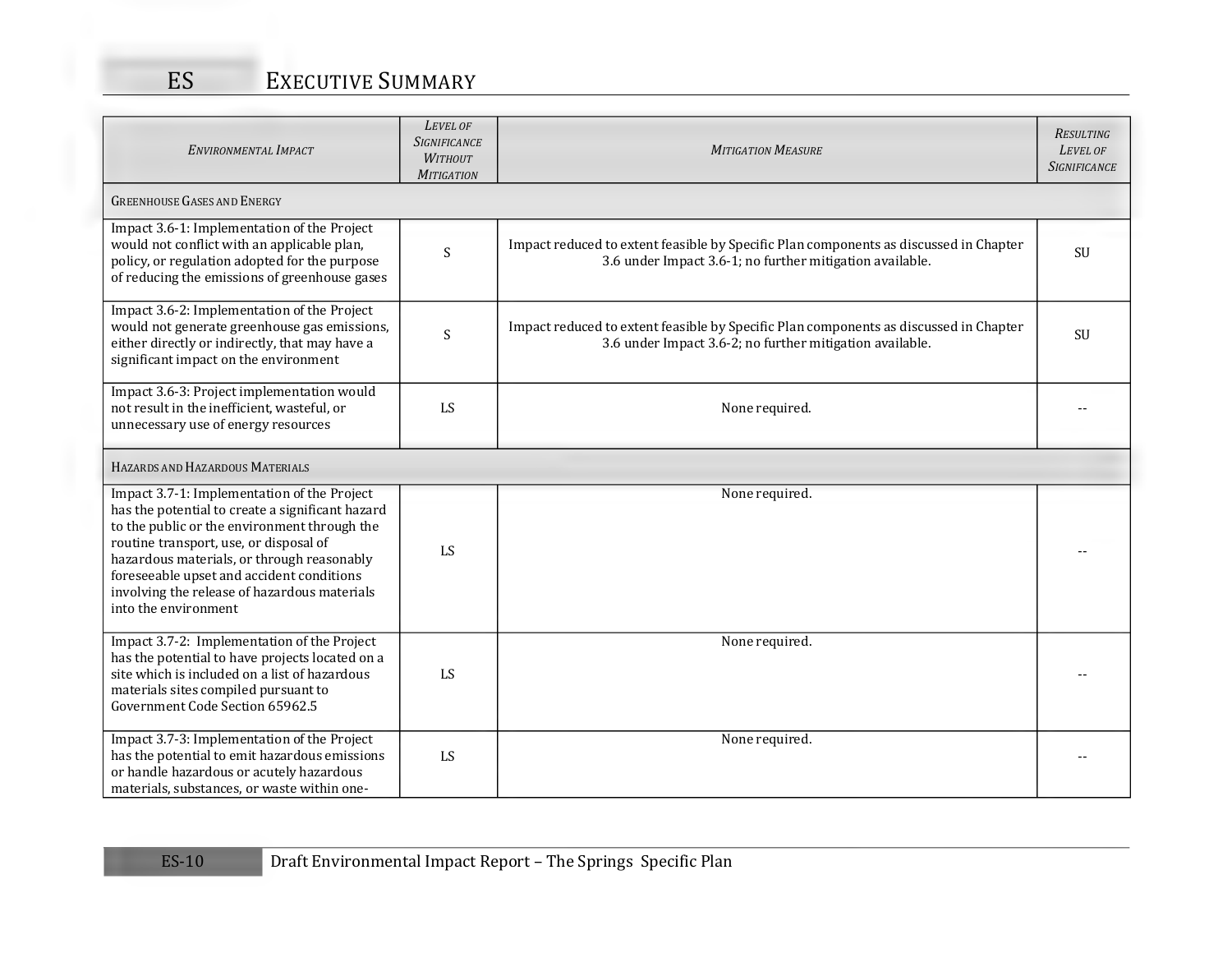| ENVIRONMENTAL IMPACT                                                                                                                                                                                                                            | LEVEL OF<br><b>SIGNIFICANCE</b><br><b>WITHOUT</b><br><b>MITIGATION</b> | <b>MITIGATION MEASURE</b> | <b>RESULTING</b><br>LEVEL OF<br><b>SIGNIFICANCE</b> |
|-------------------------------------------------------------------------------------------------------------------------------------------------------------------------------------------------------------------------------------------------|------------------------------------------------------------------------|---------------------------|-----------------------------------------------------|
| quarter mile of an existing or proposed school                                                                                                                                                                                                  |                                                                        |                           |                                                     |
| Impact 3.7-4: Implementation of the Project<br>has the potential to impair implementation of<br>or physically interfere with an adopted<br>emergency response plan or emergency<br>evacuation plan                                              | LS                                                                     | None required.            |                                                     |
| Impact 3.7-5: Implementation of the Project<br>has the potential to expose people or<br>structures, either directly or indirectly, to a<br>significant risk of loss, injury or death<br>involving wildland fires                                | LS                                                                     | None required.            |                                                     |
| Impact 3.7-6: Implementation of the Project<br>has the potential to result in a safety hazard or<br>excessive noise for people residing or working<br>in the project are due to proximity to a private<br>airstrip or public airport            | LS                                                                     | None required.            |                                                     |
| HYDROLOGY AND WATER QUALITY                                                                                                                                                                                                                     |                                                                        |                           |                                                     |
| Impact 3.8-1: Implementation of the Project<br>could result in a violation of water quality<br>standards or waste discharge requirements or<br>otherwise substantially degrade surface or<br>ground water quality                               | LS                                                                     | None required.            |                                                     |
| Impact 3.8-2: Implementation of the Project<br>could result in decreased groundwater<br>supplies or interfere substantially with<br>groundwater recharge such that the Project<br>may impede sustainable groundwater<br>management of the basin | LS                                                                     | None required.            |                                                     |

*CC – cumulatively considerable LCC – less than cumulatively considerable LS – less than significant* 

*PS – potentially significant B – beneficial impact SU – significant and unavoidable*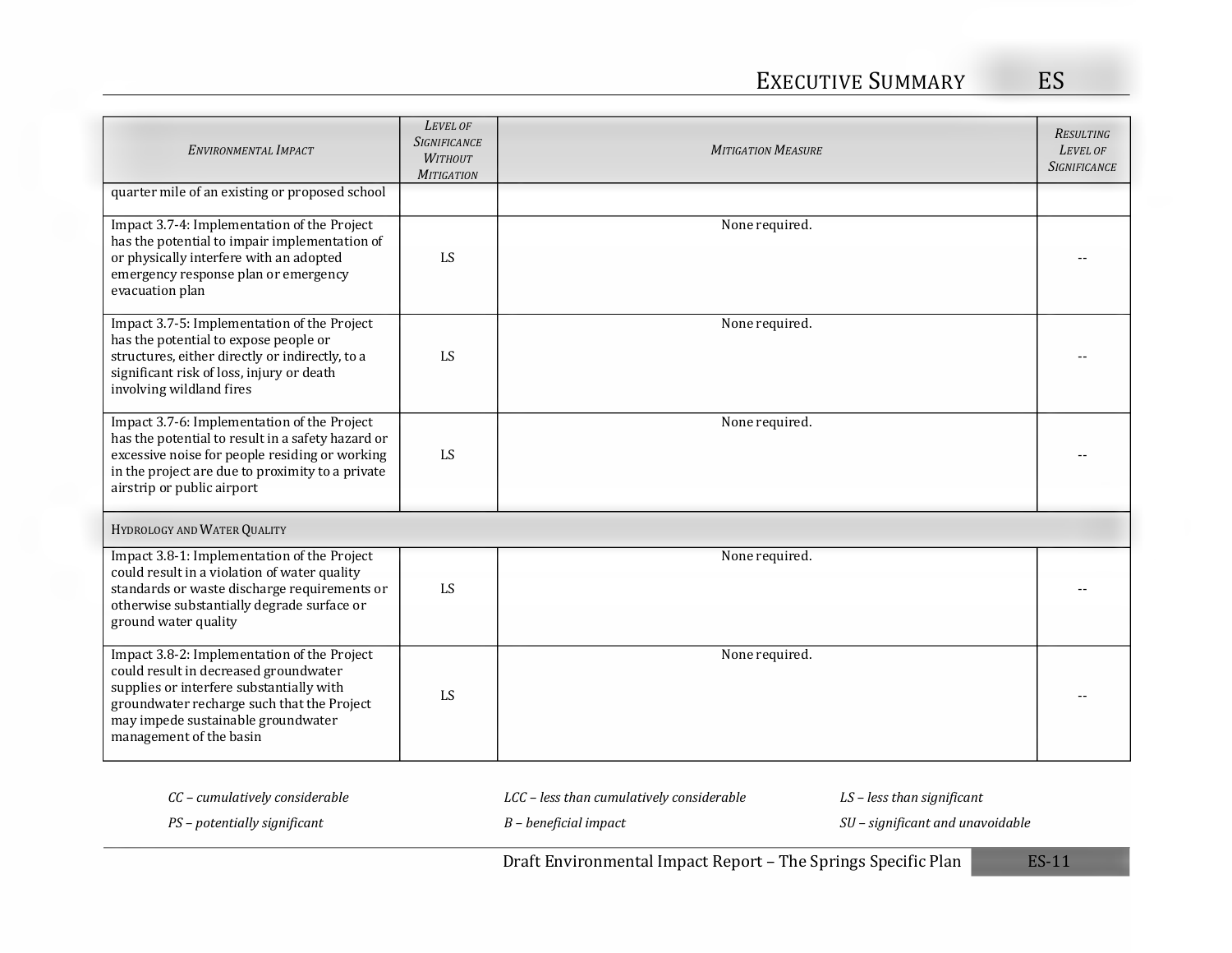| ENVIRONMENTAL IMPACT                                                                                                                                                                                                                                                                                                                                                                                                                                                                                                           | LEVEL OF<br><b>SIGNIFICANCE</b><br><b>WITHOUT</b><br><b>MITIGATION</b> | <b>MITIGATION MEASURE</b> | <b>RESULTING</b><br>LEVEL OF<br><b>SIGNIFICANCE</b> |
|--------------------------------------------------------------------------------------------------------------------------------------------------------------------------------------------------------------------------------------------------------------------------------------------------------------------------------------------------------------------------------------------------------------------------------------------------------------------------------------------------------------------------------|------------------------------------------------------------------------|---------------------------|-----------------------------------------------------|
| Impact 3.8-3: Implementation of the Project<br>could alter the existing drainage pattern of the<br>site or area in a manner which would result in<br>substantial erosion or siltation on- or off-site,<br>increase the rate or amount of surface runoff<br>which would result in flooding, create or<br>contribute runoff water which would exceed<br>the capacity of existing or planned stormwater<br>drainage systems or provide substantial<br>additional sources of polluted runoff, or<br>impede or redirect flood flows | LS                                                                     | None required.            |                                                     |
| Impact 3.8-4: Implementation of the Project<br>could result in flood hazards or risk release of<br>pollutants due to 100-year flood hazard,<br>tsunami, or seiche zones                                                                                                                                                                                                                                                                                                                                                        | LS                                                                     | None required.            |                                                     |
| Impact 3.8-5: Implementation of the Project<br>may conflict with or obstruct implementation<br>of a water quality control plan or sustainable<br>groundwater management plan                                                                                                                                                                                                                                                                                                                                                   | LS                                                                     | None required.            |                                                     |
| <b>LAND USE</b>                                                                                                                                                                                                                                                                                                                                                                                                                                                                                                                |                                                                        |                           |                                                     |
| Impact 3.9-1: Implementation of the Project<br>would not physically divide an established<br>community                                                                                                                                                                                                                                                                                                                                                                                                                         | LS                                                                     | None required.            |                                                     |
| Impact 3.9-2: Implementation of the Project<br>may conflict with an applicable land use plan,<br>policy, or regulation of an agency with<br>jurisdiction over the project adopted to avoid<br>or mitigate an environmental effect                                                                                                                                                                                                                                                                                              | LS                                                                     | None required.            |                                                     |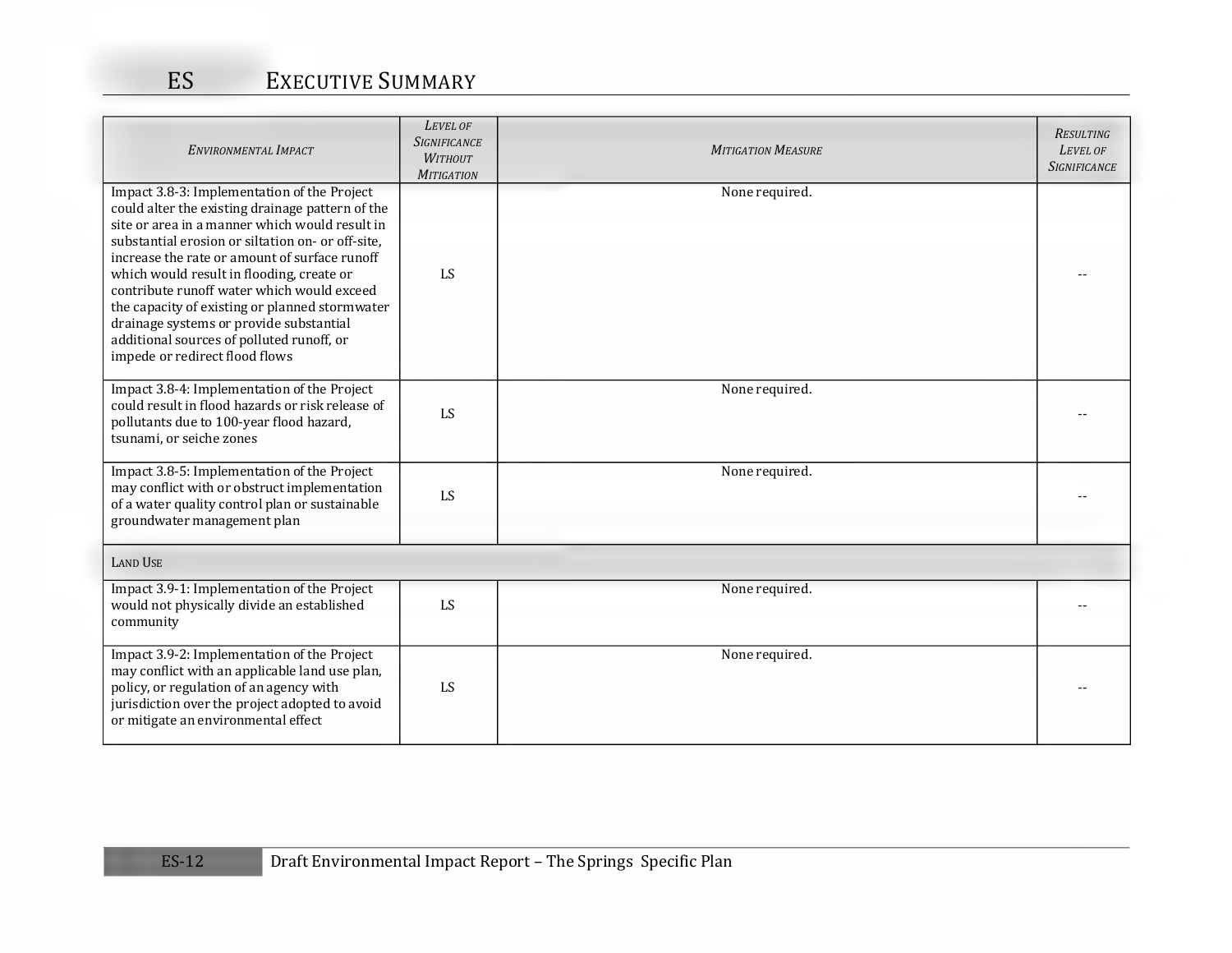| ENVIRONMENTAL IMPACT                                                                                                                                                                                                          | LEVEL OF<br><b>SIGNIFICANCE</b><br><b>WITHOUT</b><br><b>MITIGATION</b> | <b>MITIGATION MEASURE</b>                                                                                                        | <b>RESULTING</b><br>LEVEL OF<br><b>SIGNIFICANCE</b> |  |  |  |  |  |
|-------------------------------------------------------------------------------------------------------------------------------------------------------------------------------------------------------------------------------|------------------------------------------------------------------------|----------------------------------------------------------------------------------------------------------------------------------|-----------------------------------------------------|--|--|--|--|--|
| Impact 3.9-3: Implementation of the Project<br>may conflict with an applicable habitat<br>conservation plan or natural community<br>conservation plan                                                                         | LS                                                                     | None required.                                                                                                                   |                                                     |  |  |  |  |  |
| <b>NOISE</b>                                                                                                                                                                                                                  |                                                                        |                                                                                                                                  |                                                     |  |  |  |  |  |
| Impact 3.10-1: Implementation of the Project<br>has the potential to generate a substantial<br>temporary or permanent increase in ambient<br>noise levels in the vicinity of the Project in<br>excess of applicable standards | PS                                                                     | Impact reduced by Specific Plan components as discussed in Chapter 3.10 under<br>Impact 3.10-1; no further mitigation available. | <b>SU</b>                                           |  |  |  |  |  |
| Impact 3.10-2: Implementation of the Project<br>has the potential to generate excessive<br>groundborne vibrations or groundborne noise                                                                                        | LS                                                                     | None required.                                                                                                                   |                                                     |  |  |  |  |  |
| POPULATION AND HOUSING                                                                                                                                                                                                        |                                                                        |                                                                                                                                  |                                                     |  |  |  |  |  |
| Impact 3.11-1: Implementation of the Project<br>would not induce substantial population<br>growth                                                                                                                             | LS                                                                     | None required.                                                                                                                   |                                                     |  |  |  |  |  |
| Impact 3.11-2: Implementation of the Project<br>would not displace substantial numbers of<br>people or existing housing                                                                                                       | LS                                                                     | None required.                                                                                                                   |                                                     |  |  |  |  |  |
| <b>PUBLIC SERVICES AND RECREATION</b>                                                                                                                                                                                         |                                                                        |                                                                                                                                  |                                                     |  |  |  |  |  |
| Impact 3.12-1: Implementation of the Project<br>could result in adverse physical impacts on the<br>environment associated with governmental<br>facilities and the provision of public services                                | LS                                                                     | None required.                                                                                                                   |                                                     |  |  |  |  |  |

|                                | Draft Environmental Impact Report – The Springs Specific Plan | $ES-13$                          |  |
|--------------------------------|---------------------------------------------------------------|----------------------------------|--|
| PS – potentially significant   | B – beneficial impact                                         | SU – significant and unavoidable |  |
| CC – cumulatively considerable | LCC – less than cumulatively considerable                     | $LS$ – less than significant     |  |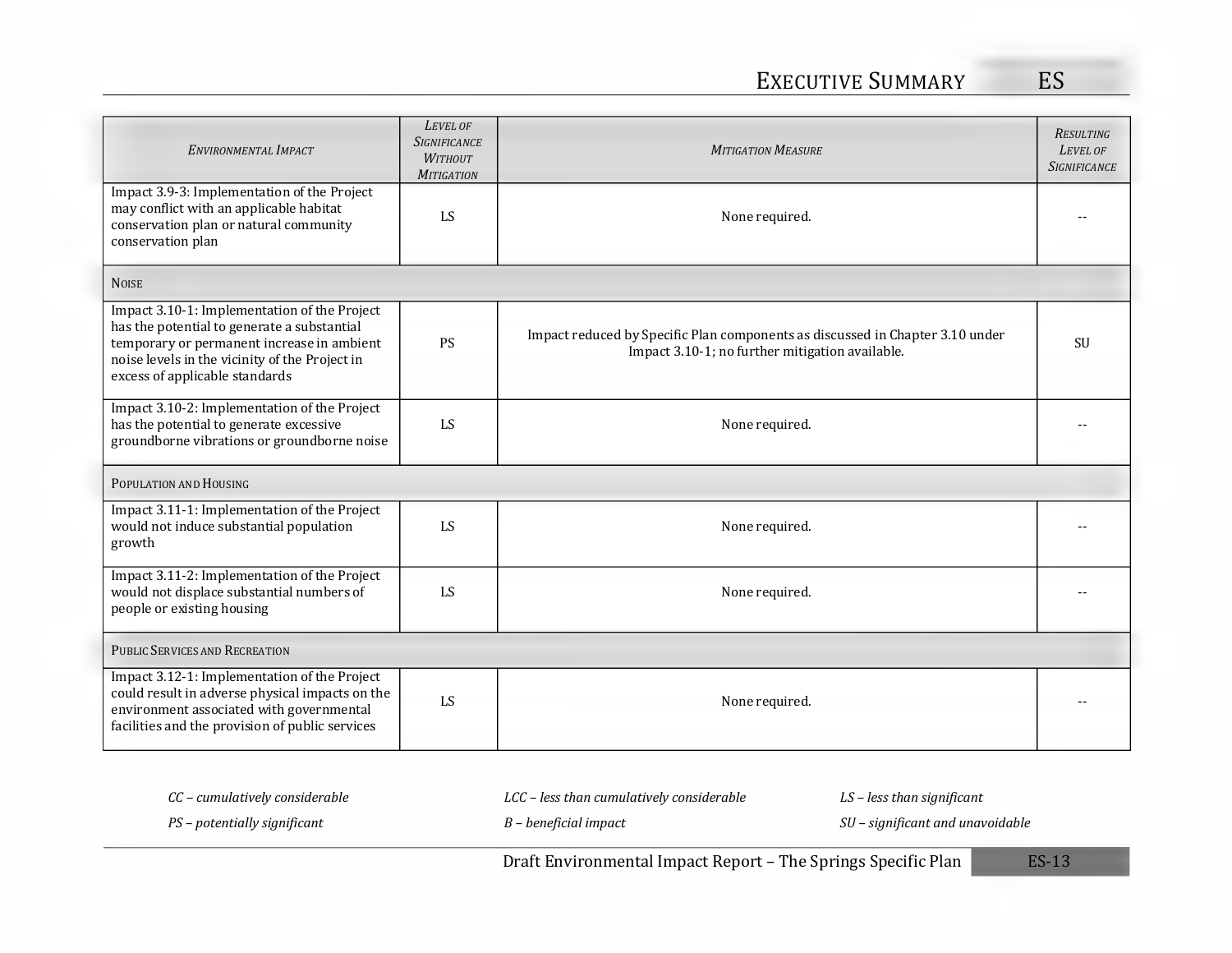| ENVIRONMENTAL IMPACT                                                                                                                                                                                                                        | LEVEL OF<br><b>SIGNIFICANCE</b><br><b>WITHOUT</b><br><b>MITIGATION</b> | <b>MITIGATION MEASURE</b> | RESULTING<br>LEVEL OF<br><b>SIGNIFICANCE</b> |
|---------------------------------------------------------------------------------------------------------------------------------------------------------------------------------------------------------------------------------------------|------------------------------------------------------------------------|---------------------------|----------------------------------------------|
| Impact 3.12-2: Implementation of the Project<br>may result in adverse physical impacts<br>associated with the deterioration of existing<br>parks and recreation facilities or the<br>construction of new parks and recreation<br>facilities | LS                                                                     | None required.            |                                              |
| Impact 3.12-3: Implementation of the Project<br>may increase demand for schools and result in<br>the need to construct new schools                                                                                                          | LS                                                                     | None required.            |                                              |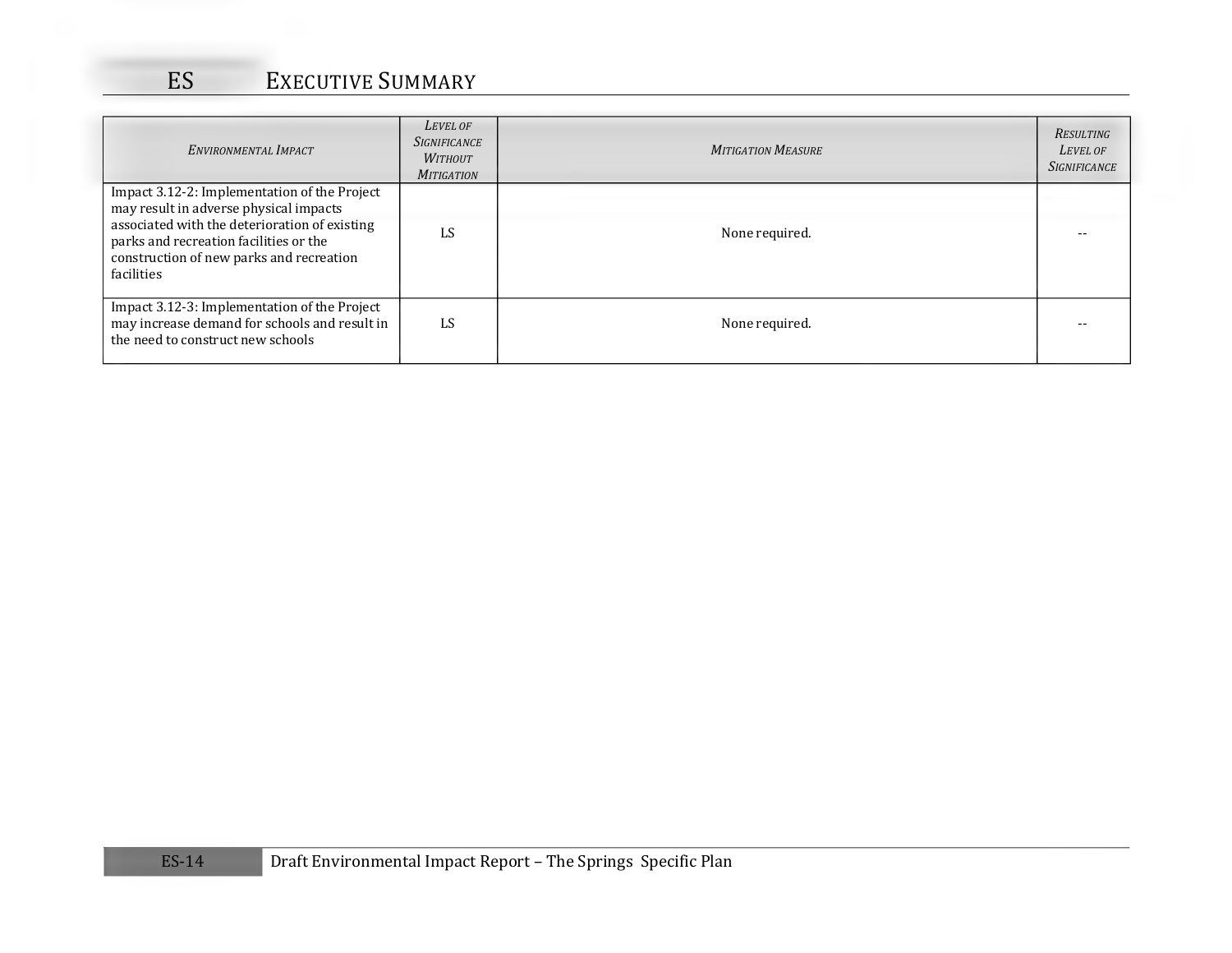# EXECUTIVE SUMMARY ES

| ENVIRONMENTAL IMPACT                                                                                                                                                                                                                                                                                                                                                                                                                                                            | LEVEL OF<br><b>SIGNIFICANCE</b><br><b>WITHOUT</b><br><b>MITIGATION</b> | <b>MITIGATION MEASURE</b>                                                                                                                           |                                                                  | <b>RESULTING</b><br>LEVEL OF<br><b>SIGNIFICANCE</b> |
|---------------------------------------------------------------------------------------------------------------------------------------------------------------------------------------------------------------------------------------------------------------------------------------------------------------------------------------------------------------------------------------------------------------------------------------------------------------------------------|------------------------------------------------------------------------|-----------------------------------------------------------------------------------------------------------------------------------------------------|------------------------------------------------------------------|-----------------------------------------------------|
| <b>TRANSPORTATION AND CIRCULATION</b>                                                                                                                                                                                                                                                                                                                                                                                                                                           |                                                                        |                                                                                                                                                     |                                                                  |                                                     |
| Impact 3.13-1: Implementation of the Project<br>would conflict or be inconsistent with CEQA<br>Guidelines section 15064.3 subdivision (b)<br>concerning significance of transportation<br>impacts in terms of vehicle miles traveled<br>(VMT)                                                                                                                                                                                                                                   | PS                                                                     | Impact reduced to extent feasible by Specific Plan components as discussed in Chapter<br>3.13 under Impact 3.13-1; no further mitigation available. |                                                                  | SU                                                  |
| Impact 3.14-2: Implementation of the Project<br>would not substantially increase hazards due<br>to a design feature                                                                                                                                                                                                                                                                                                                                                             | LS                                                                     | None required.                                                                                                                                      |                                                                  |                                                     |
| Impact 3.14-3: Implementation of the Project<br>would not result in impacts related to<br>emergency access                                                                                                                                                                                                                                                                                                                                                                      | LS                                                                     | None required.                                                                                                                                      |                                                                  |                                                     |
| Impact 3.13-4: Implementation of the Project<br>would not conflict with a program, plans,<br>ordinance, or policy addressing the circulation<br>system, including transit, roadway, bicycle, or<br>pedestrian facilities                                                                                                                                                                                                                                                        | LS                                                                     | None required.                                                                                                                                      |                                                                  |                                                     |
| <b>UTILITIES</b>                                                                                                                                                                                                                                                                                                                                                                                                                                                                |                                                                        |                                                                                                                                                     |                                                                  |                                                     |
| Impact 3.14-1: Implementation of the Project<br>would not result in a determination by the<br>wastewater treatment provider which serves<br>or may serve the Project that it has adequate<br>capacity to serve the projects projected<br>demand in addition to the providers existing<br>commitments, or require or result in the<br>relocation or construction of new or expanded<br>wastewater facilities, the construction or<br>relocation of which could cause significant | LS                                                                     | None required.                                                                                                                                      |                                                                  |                                                     |
| CC - cumulatively considerable<br>PS - potentially significant                                                                                                                                                                                                                                                                                                                                                                                                                  |                                                                        | LCC - less than cumulatively considerable<br>$B$ – beneficial impact                                                                                | $LS$ – less than significant<br>SU - significant and unavoidable |                                                     |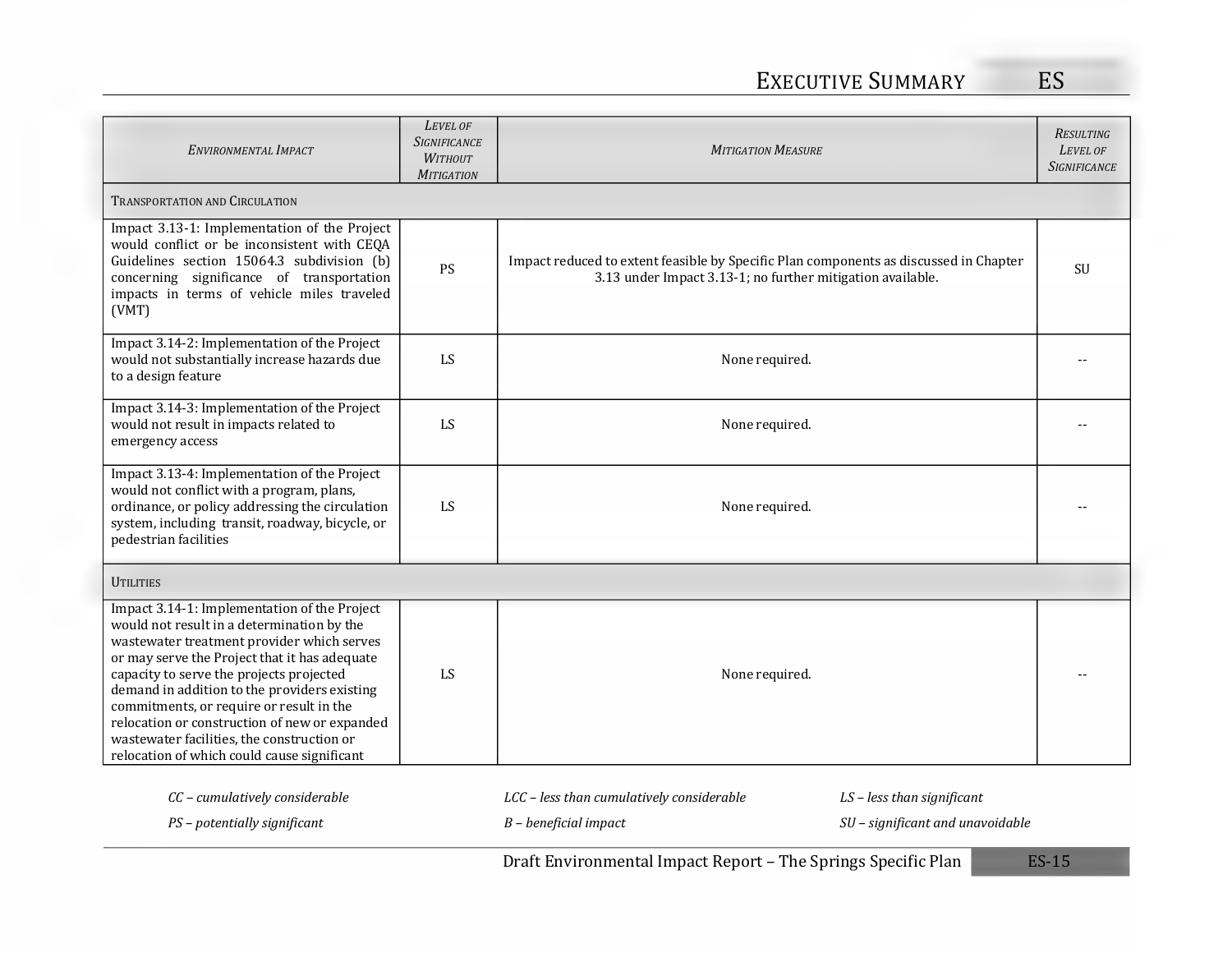| ENVIRONMENTAL IMPACT                                                                                                                                                                                                                                                                                                                                                                                                                                                                                                                                                        | LEVEL OF<br><b>SIGNIFICANCE</b><br><b>WITHOUT</b><br><b>MITIGATION</b> | <b>MITIGATION MEASURE</b> | <b>RESULTING</b><br>LEVEL OF<br><b>SIGNIFICANCE</b> |
|-----------------------------------------------------------------------------------------------------------------------------------------------------------------------------------------------------------------------------------------------------------------------------------------------------------------------------------------------------------------------------------------------------------------------------------------------------------------------------------------------------------------------------------------------------------------------------|------------------------------------------------------------------------|---------------------------|-----------------------------------------------------|
| environmental effects                                                                                                                                                                                                                                                                                                                                                                                                                                                                                                                                                       |                                                                        |                           |                                                     |
| Impact 3.14-2: Implementation of the Project<br>would not require or result in the relocation of<br>new or expanded water facilities, and would<br>have sufficient water supplies available to<br>serve the Project and reasonably foreseeable<br>future development during normal, dry and<br>multiple dry years                                                                                                                                                                                                                                                           | LS                                                                     | None required.            |                                                     |
| Impact 3.14-3: The Project would comply with<br>federal, state, and local management and<br>reduction statutes and regulations related to<br>solid waste, and would not generate solid<br>waste in excess of State or local standards, or<br>in excess of the capacity of local infrastructure,<br>or otherwise impair the attainment of solid<br>waste reduction goals                                                                                                                                                                                                     | LS                                                                     | None required.            |                                                     |
| <b>TRIBAL CULTURAL RESOURCES</b>                                                                                                                                                                                                                                                                                                                                                                                                                                                                                                                                            |                                                                        |                           |                                                     |
| Impact 3.15-1: Implementation of the Project<br>has the potential to cause a substantial<br>adverse change to a tribal cultural resource as<br>defined in CEQA Guidelines Section 21074 that<br>is listed or eligible for listing in the California<br>Register of Historical Resources, or in a local<br>register of historical resources as defined in<br>Public Resources Code Section 5020.1(k), or to<br>a resource determined by the lead agency to<br>be significant pursuant to criteria set forth in<br>subdivision (c) of Public Resources Code<br>Section 5024.1 | LS                                                                     | None required.            |                                                     |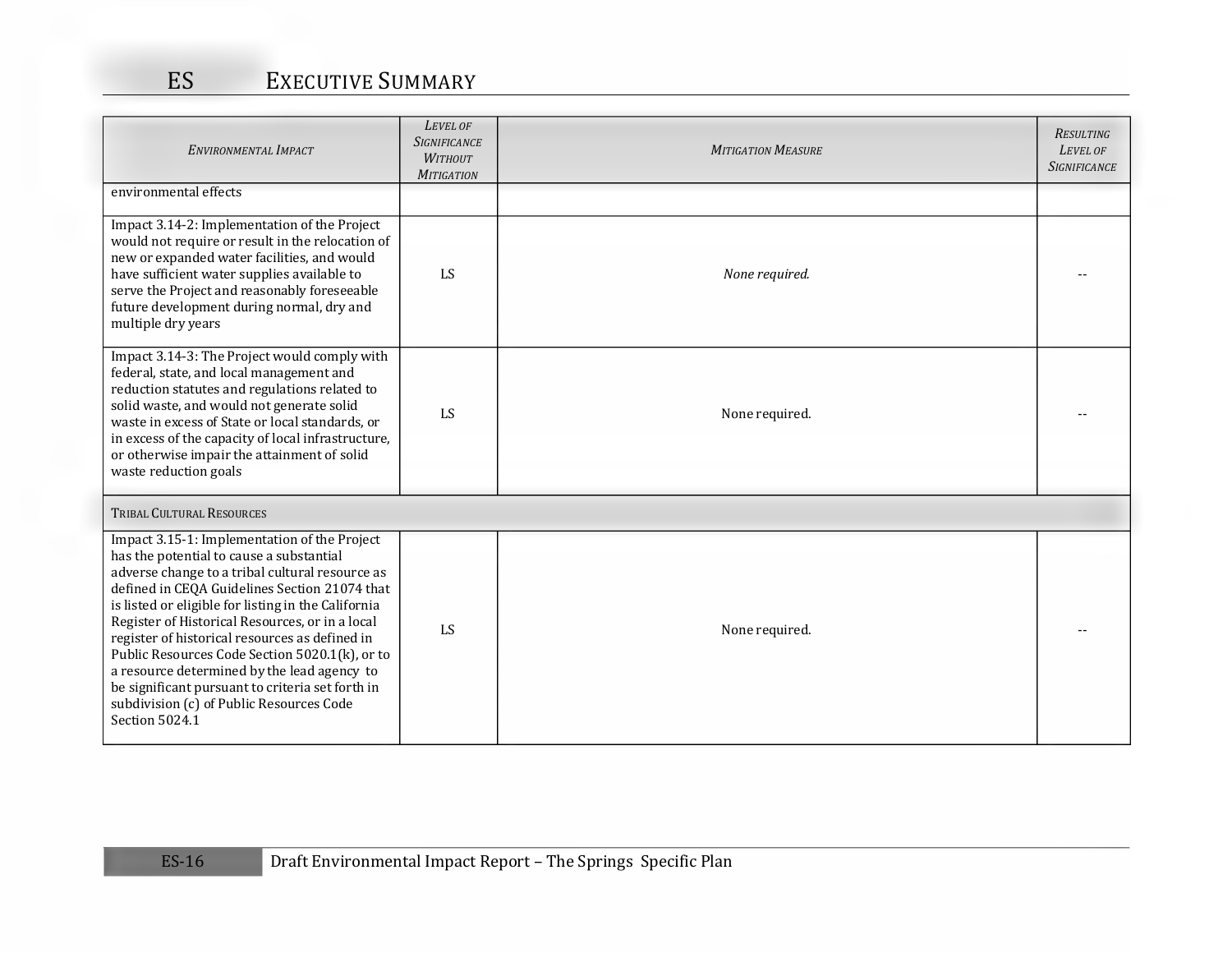| ENVIRONMENTAL IMPACT                                                                                                                                                                                                                                                                                                                                                                                                                                                                                                                                                                                                                                                                                                | LEVEL OF<br><b>SIGNIFICANCE</b><br><b>WITHOUT</b><br><b>MITIGATION</b> | <b>MITIGATION MEASURE</b>                                                                                                                | <b>RESULTING</b><br>LEVEL OF<br><b>SIGNIFICANCE</b> |
|---------------------------------------------------------------------------------------------------------------------------------------------------------------------------------------------------------------------------------------------------------------------------------------------------------------------------------------------------------------------------------------------------------------------------------------------------------------------------------------------------------------------------------------------------------------------------------------------------------------------------------------------------------------------------------------------------------------------|------------------------------------------------------------------------|------------------------------------------------------------------------------------------------------------------------------------------|-----------------------------------------------------|
| <b>WILDFIRE</b>                                                                                                                                                                                                                                                                                                                                                                                                                                                                                                                                                                                                                                                                                                     |                                                                        |                                                                                                                                          |                                                     |
| Impact 3.16-1: Implementation of the Project<br>has the potential to impair implementation of<br>or physically interfere with an adopted<br>emergency response plan or emergency<br>evacuation plan                                                                                                                                                                                                                                                                                                                                                                                                                                                                                                                 | LS                                                                     | None required.                                                                                                                           |                                                     |
| Impact 3.16-2: Implementation of the Project<br>has the potential:                                                                                                                                                                                                                                                                                                                                                                                                                                                                                                                                                                                                                                                  |                                                                        |                                                                                                                                          |                                                     |
| a) Due to slope, prevailing winds, and other<br>factors, exacerbate wildfire risks, and thereby<br>expose project occupants to, pollutant<br>concentrations from a wildfire or the<br>uncontrolled spread of a wildfire;<br>b) Require the installation or maintenance of<br>associated infrastructure (such as roads, fuel<br>breaks, emergency water sources, power lines<br>or other utilities) that may exacerbate fire risk<br>or that may result in temporary or ongoing<br>impacts to the environment; or<br>c) Expose people or structures to significant<br>risks, including downslope or downstream<br>flooding or landslides, as a result of runoff,<br>post-fire slope instability, or drainage changes | LS                                                                     | None required.                                                                                                                           |                                                     |
| OTHER CEQA-REQUIRED TOPICS                                                                                                                                                                                                                                                                                                                                                                                                                                                                                                                                                                                                                                                                                          |                                                                        |                                                                                                                                          |                                                     |
| Impact 4.1: Project implementation may<br>contribute to the cumulative degradation of<br>the existing visual character of the region                                                                                                                                                                                                                                                                                                                                                                                                                                                                                                                                                                                | PS                                                                     | Impact reduced by Specific Plan components as discussed in Chapter 4.0 under Impact<br>4.1; no further mitigation available.             | CC and SU                                           |
| CC - cumulatively considerable<br>PS - potentially significant                                                                                                                                                                                                                                                                                                                                                                                                                                                                                                                                                                                                                                                      |                                                                        | LCC - less than cumulatively considerable<br>$LS$ – less than significant<br>SU - significant and unavoidable<br>$B$ – beneficial impact |                                                     |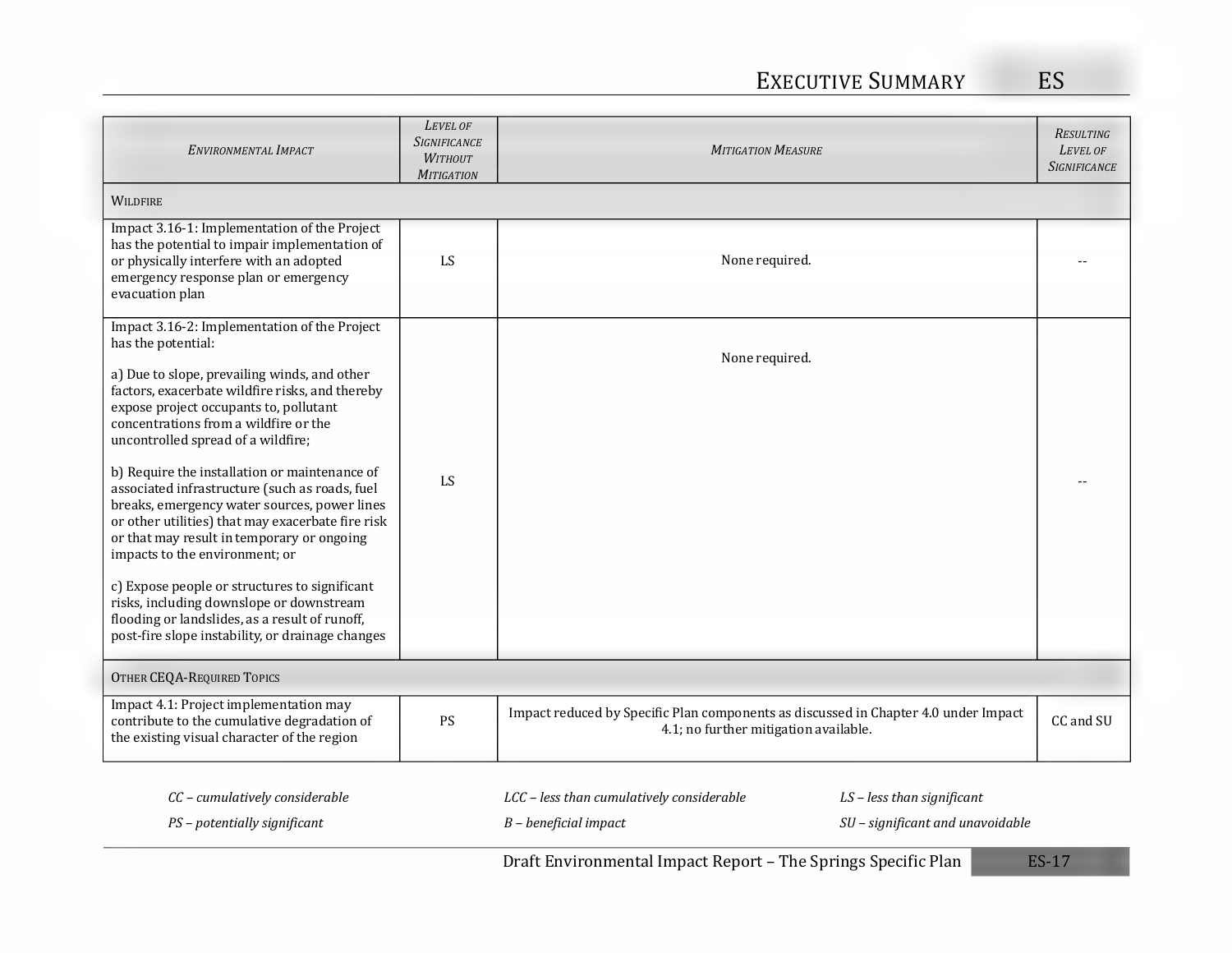| ENVIRONMENTAL IMPACT                                                                                                                                    | LEVEL OF<br><b>SIGNIFICANCE</b><br><b>WITHOUT</b><br><b>MITIGATION</b> | <b>MITIGATION MEASURE</b>                                                                                                    | <b>RESULTING</b><br>LEVEL OF<br><b>SIGNIFICANCE</b> |
|---------------------------------------------------------------------------------------------------------------------------------------------------------|------------------------------------------------------------------------|------------------------------------------------------------------------------------------------------------------------------|-----------------------------------------------------|
| Impact 4.2: Project implementation may<br>contribute to cumulative impacts on the<br>region's air quality                                               | <b>LCC</b>                                                             | None required.                                                                                                               |                                                     |
| Impact 4.3: Project implementation may<br>contribute to the cumulative loss of biological<br>resources including habitats and special status<br>species | <b>LCC</b>                                                             | None required.                                                                                                               |                                                     |
| Impact 4.4: Project implementation may<br>contribute to cumulative impacts on known<br>and undiscovered cultural resources                              | <b>LCC</b>                                                             | None required.                                                                                                               |                                                     |
| Impact 4.5: Project implementation may<br>contribute to cumulative impacts on geologic<br>and soils characteristics                                     | <b>LCC</b>                                                             | None required.                                                                                                               |                                                     |
| Impact 4.6: Project implementation may<br>contribute to cumulative impacts on<br>greenhouse gases and climate change                                    | PS                                                                     | Impact reduced by Specific Plan components as discussed in Chapter 4.0 under Impact<br>4.6; no further mitigation available. | CC and SU                                           |
| Impact 4.7: Project implementation may<br>contribute to cumulative impacts related to<br>hazards and hazardous materials                                | <b>LCC</b>                                                             | None required.                                                                                                               |                                                     |
| Impact 4.8: Project implementation may<br>contribute to cumulative increases in peak<br>stormwater runoff flows from the Plan area                      | <b>LCC</b>                                                             | None required.                                                                                                               |                                                     |
| Impact 4.9: Project implementation may<br>contribute to cumulative impacts related to<br>degradation of water quality                                   | <b>LCC</b>                                                             | None required.                                                                                                               |                                                     |
| Impact 4.10: Project implementation may<br>contribute to cumulative impacts on<br>communities and local land uses                                       | <b>LCC</b>                                                             | None required.                                                                                                               |                                                     |